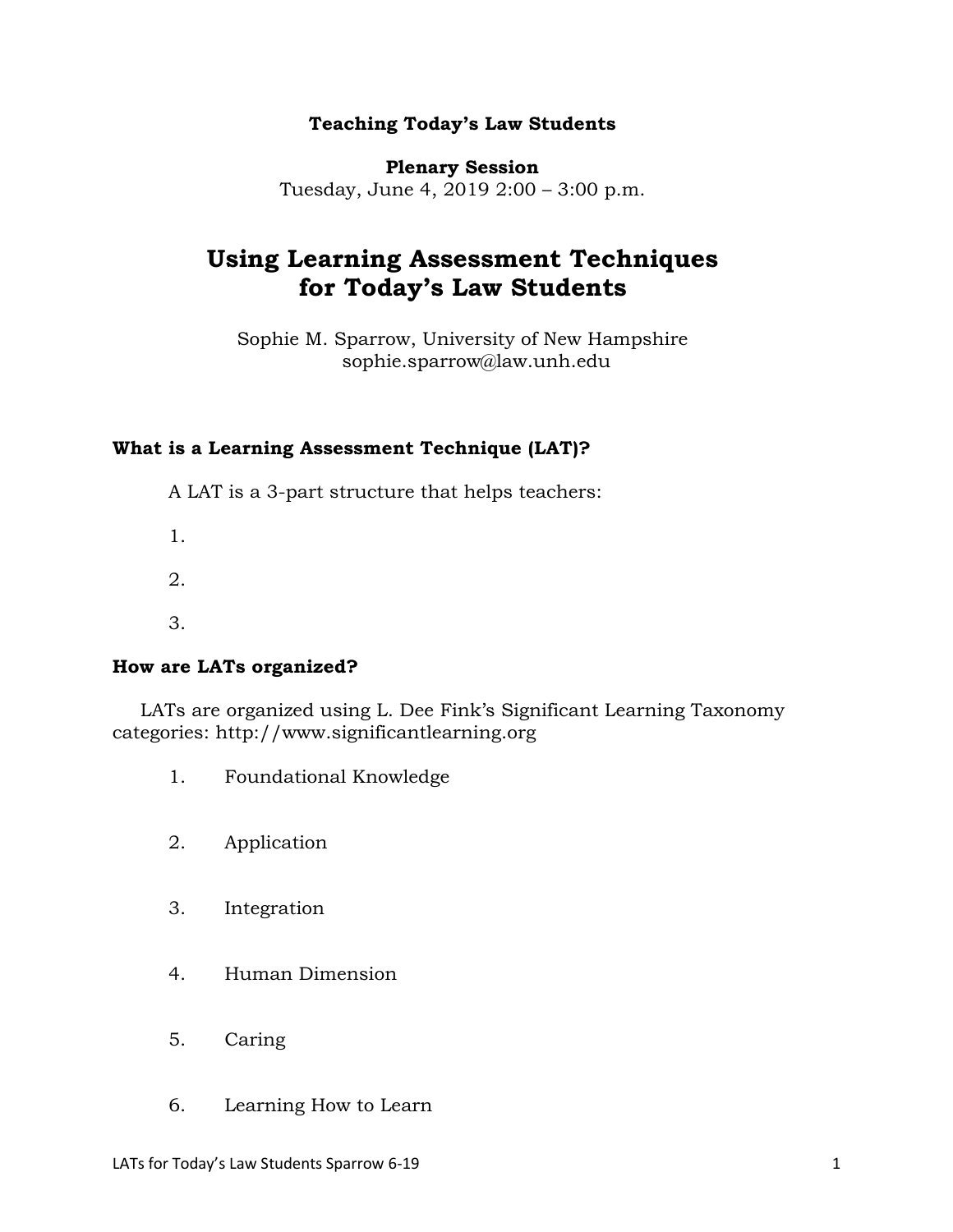## **Learning Assessment Technique Cycle: Six Steps**

**Step 1:** Clarify what you want students to learn:

**Step 2:** Determine why you are assessing learning

**Step 3:** Select a LAT

**Step 4:** Implement the LAT

**Step 5:** Analyze and report results

**Step 6:** Evaluate and make changes to improve learning

[Repeat]

Identify a course you want to focus on:

# **Step 1: Complete the Learning Goals Inventory** https://bit.ly/CTTLGI

Which Significant Learning Dimension are you focusing on?

**Example:** *Learning to Learn*

Write a single course goal as a student learning outcome by completing this prompt: "Because of participating in this course, a successful learner will be able to:

\_\_\_\_\_\_\_\_\_\_\_\_\_\_\_\_\_\_\_\_\_\_\_\_\_\_\_\_\_\_\_\_\_\_\_\_\_\_\_\_\_\_\_\_\_\_\_\_\_\_\_\_\_\_\_\_\_\_\_\_\_\_\_\_\_\_\_\_\_\_\_\_\_\_\_\_\_\_

**Example (Learning to Learn)**: *Remedies students will identify effective study strategies and show how they have used these strategies with course materials to prepare for a quiz or writing assignment.*

\_\_\_\_\_\_\_\_\_\_\_\_\_\_\_\_\_\_\_\_\_\_\_\_\_\_\_\_\_\_\_\_\_\_\_\_\_\_\_\_\_\_\_\_\_\_\_\_\_\_\_\_\_\_\_\_\_\_\_\_\_\_\_\_\_\_\_\_\_\_\_\_\_\_\_\_\_\_

#### **Step 2: Determine why you are assessing learning**

In 1-2 sentences, write the main reason(s) you are assessing student learning:

\_\_\_\_\_\_\_\_\_\_\_\_\_\_\_\_\_\_\_\_\_\_\_\_\_\_\_\_\_\_\_\_\_\_\_\_\_\_\_\_\_\_\_\_\_\_\_\_\_\_\_\_\_\_\_\_\_\_\_\_\_\_\_\_\_\_\_\_\_\_\_\_\_\_\_\_\_\_

**Example (Learning to Learn)**: *I want to learn more about students' understanding and use of effective study strategies so that I can provide guidance or change aspects of the course to help them learn more effectively and deeply.*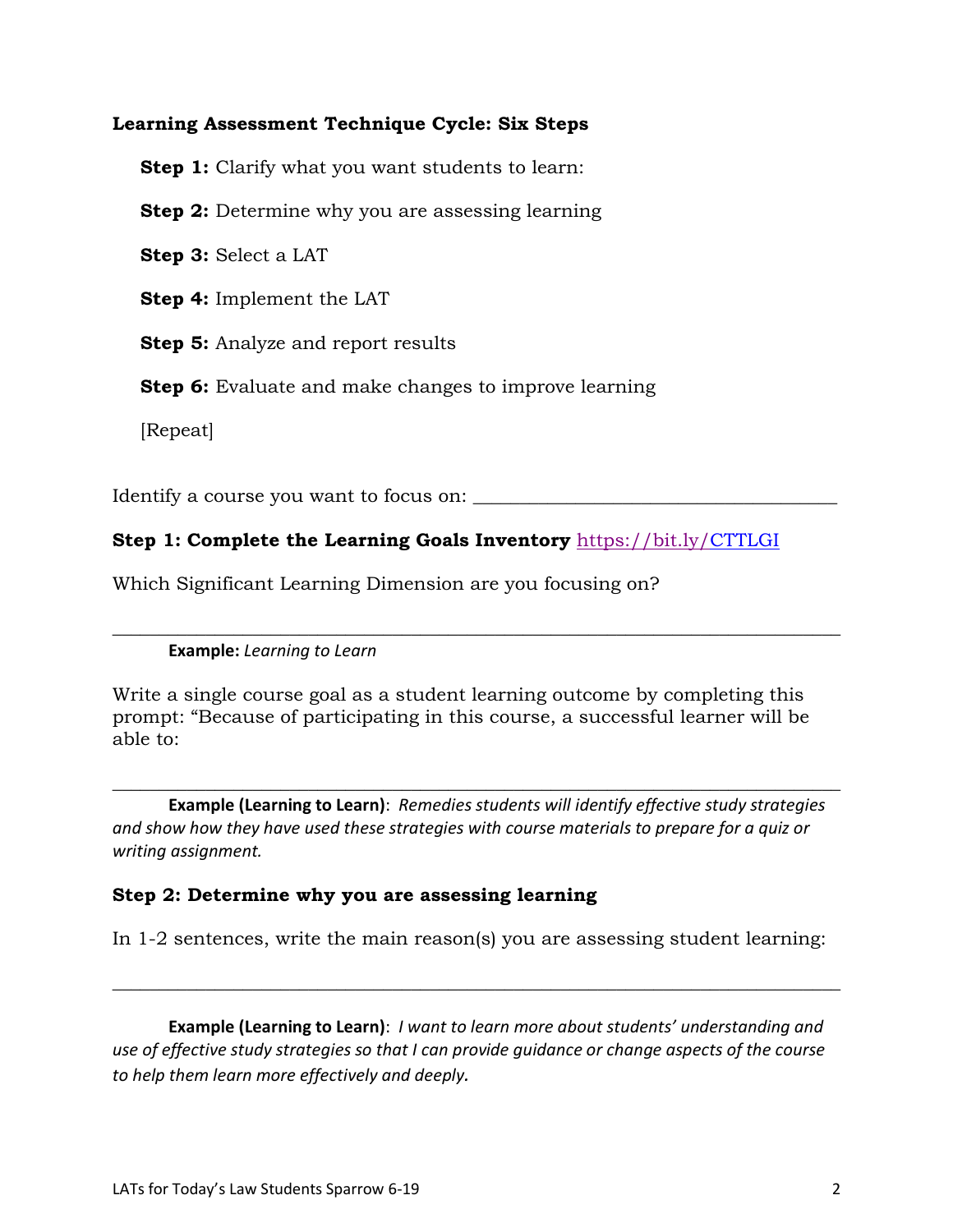What is the assessment question you are asking?

**Example (Learning to Learn)**: *What do my students know and think about evidencebased effective studying techniques that produce long-lasting learning?*

\_\_\_\_\_\_\_\_\_\_\_\_\_\_\_\_\_\_\_\_\_\_\_\_\_\_\_\_\_\_\_\_\_\_\_\_\_\_\_\_\_\_\_\_\_\_\_\_\_\_\_\_\_\_\_\_\_\_\_\_\_\_\_\_\_\_\_\_\_\_\_\_\_\_\_\_\_\_

## **Step 3: Select a LAT**

Look at the different techniques in the book chapter for the learning dimension category you are focusing on, and select a LAT that sounds interesting to you.

**Example**: *LAT 47 Learning Goals Listing*

Name of selected LAT:

## **Step 4: Implement the LAT**

Using the information in the LAT Quick Reference and your own knowledge of the course, design a basic assignment description for your selected LAT.

\_\_\_\_\_\_\_\_\_\_\_\_\_\_\_\_\_\_\_\_\_\_\_\_\_\_\_\_\_\_\_\_\_\_\_\_\_\_\_\_\_\_\_\_\_\_\_\_\_\_\_\_\_\_\_\_\_\_\_\_\_\_\_\_\_\_\_\_\_\_\_\_\_\_\_\_\_\_

**Example**: *LAT 24 Contemporary Issues Journal: Students will look for recent news events or developments related to their course readings and assignments, and then analyze these current affairs to identify their connections to course material. (2 pages or 500 word max).*

\_\_\_\_\_\_\_\_\_\_\_\_\_\_\_\_\_\_\_\_\_\_\_\_\_\_\_\_\_\_\_\_\_\_\_\_\_\_\_\_\_\_\_\_\_\_\_\_\_\_\_\_\_\_\_\_\_\_\_\_\_\_\_\_\_\_\_\_\_\_\_\_\_\_\_\_\_\_

Determine how you plan to evaluate individual student work.

**Example**: *LAT 24 Contemporary Issues Journal: I will create a rubric that identifies 1) the thoughtfulness and responsiveness of students' answers to questions; 2) clarity of connection between course and contemporary events; 3) writing organization and mechanics; and 4) following all directions, including submitting on time.* 

*Each criteria will be evaluated on a scale of outstanding/excellent/creative; very good, competent, and developing, to calculate a total score.*